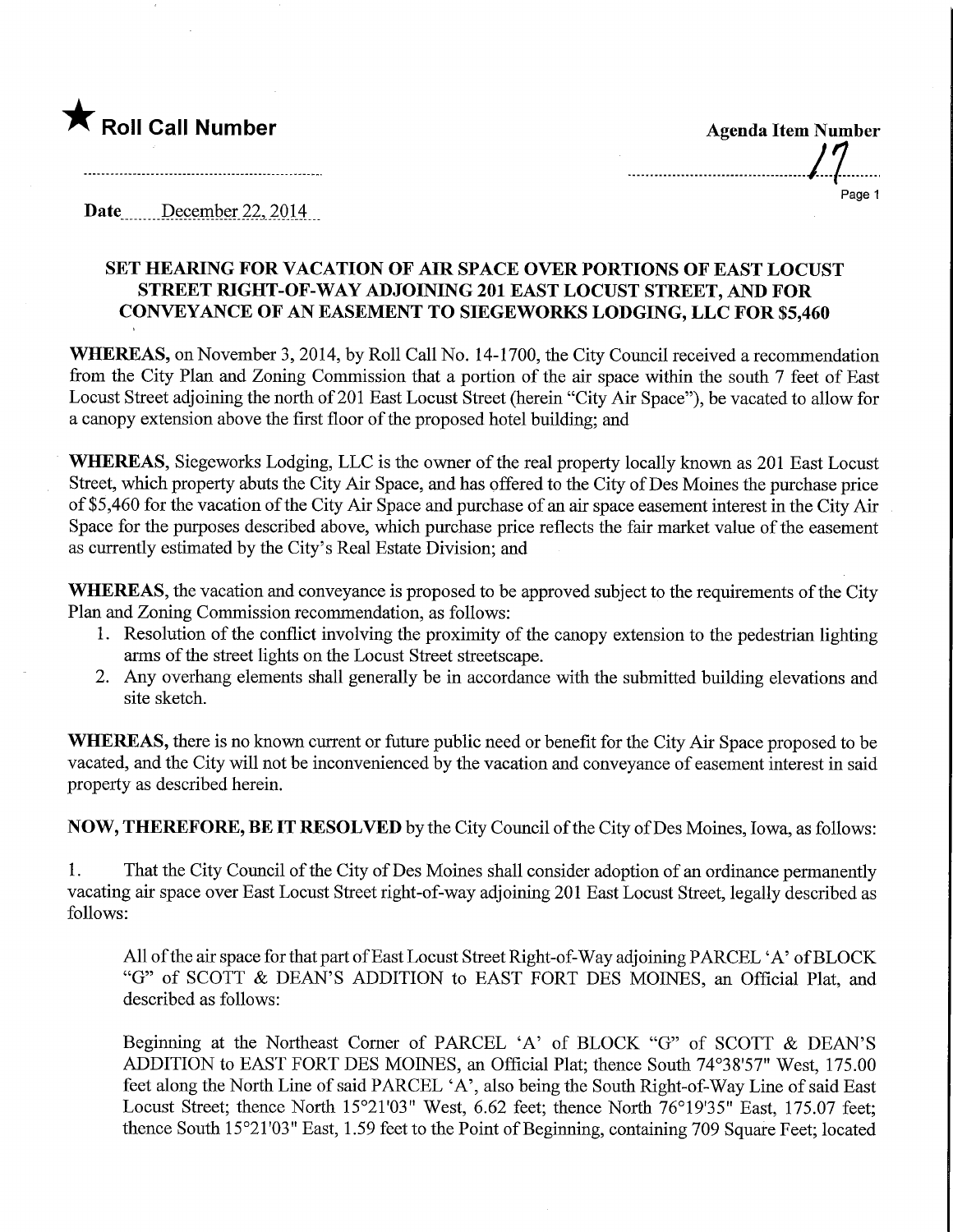Roll Call Number<br>
Roll Call Number<br>
17 Page 2

Date December 22, 2014

above a plane with an elevation of 36.00 feet (City of Des Moines Datum) and below a plane with an elevation of 39.80 feet (City of Des Moines Datum). Existing ground elevation equals 24.0 feet (City ofDes Moines Datum).

2. That if the City Council decides to vacate the above-described air space, the City of Des Moines proposes to convey an easement in such vacated air space to Siegeworks Lodging, LLC for \$5,460, subject to all conditions set forth in the Plan and Zoning Commission recommendation and herein above.

3. That the meeting of the City Council at which the adoption of said ordinance and the sale and conveyance of such easement is to be considered shall be on January 12,2015, said meeting to be held at 5:00 p.m., in the City Council Chamber, City Hall, 400 Robert D. Ray Drive, Des Moines, Iowa.

4. That the City Clerk is hereby authorized and directed to publish notice of said proposal in the form hereto attached, all in accordance with Section 362.3 of the Iowa Code.

5. Non-project related land sale proceeds are used to support general operating budget expenses:  $Org -$ EG064090.

Moved by the summary state of a short to adopt.

APPROVED AS TO FORM:

Cori Kuhn Coleman Assistant City Attorney

| <b>COUNCIL ACTION</b> | <b>YEAS</b> | <b>NAYS</b> | <b>PASS</b> | <b>ABSENT</b>   | <b>CERTIFICATE</b><br>I, DIANE RAUH, City Clerk of said City hereby                                                                                    |  |  |
|-----------------------|-------------|-------------|-------------|-----------------|--------------------------------------------------------------------------------------------------------------------------------------------------------|--|--|
| <b>COWNIE</b>         |             |             |             |                 |                                                                                                                                                        |  |  |
| <b>COLEMAN</b>        |             |             |             |                 |                                                                                                                                                        |  |  |
| <b>GATTO</b>          |             |             |             |                 | certify that at a meeting of the City Council of said<br>City of Des Moines, held on the above date, among<br>other proceedings the above was adopted. |  |  |
| <b>GRAY</b>           |             |             |             |                 |                                                                                                                                                        |  |  |
| <b>HENSLEY</b>        |             |             |             |                 | IN WITNESS WHEREOF, I have hereunto set my<br>hand and affixed my seal the day and year first<br>above written.                                        |  |  |
| <b>MAHAFFEY</b>       |             |             |             |                 |                                                                                                                                                        |  |  |
| <b>MOORE</b>          |             |             |             |                 |                                                                                                                                                        |  |  |
| <b>TOTAL</b>          |             |             |             |                 |                                                                                                                                                        |  |  |
| <b>MOTION CARRIED</b> |             |             |             | <b>APPROVED</b> |                                                                                                                                                        |  |  |
| Mayor                 |             |             |             |                 | City Clerk                                                                                                                                             |  |  |